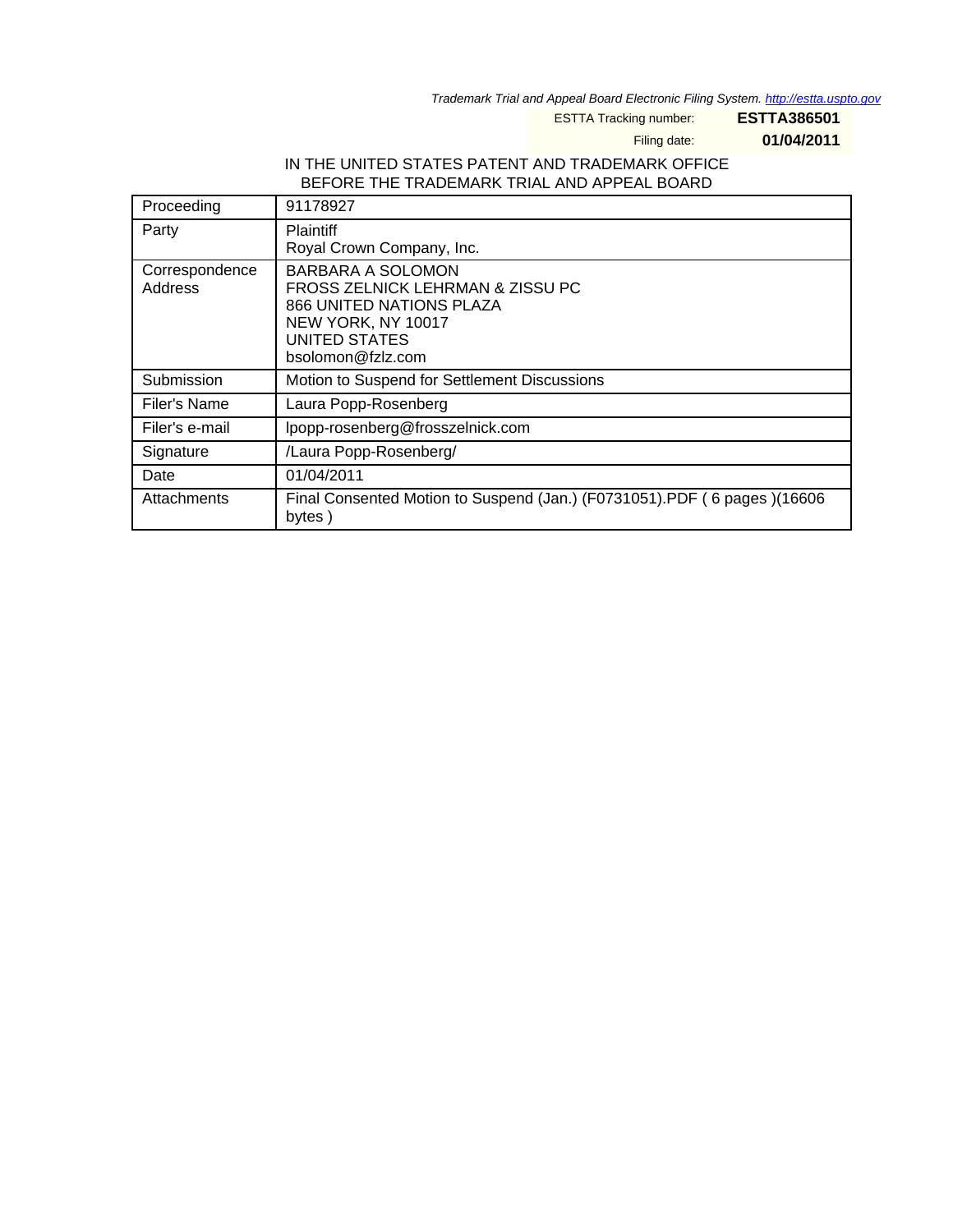## **IN THE UNITED STATES PATENT AND TRADEMARK OFFICE BEFORE THE TRADEMARK TRIAL AND APPEAL BOARD**

| ROYAL CROWN COMPANY, INC.,                 | <b>Consolidated Proceedings</b> |                         |  |
|--------------------------------------------|---------------------------------|-------------------------|--|
|                                            |                                 | Opposition No. 91178927 |  |
| Opposer,                                   |                                 | Opposition No. 91180771 |  |
|                                            |                                 | Opposition No. 91180772 |  |
| - against -                                |                                 | Opposition No. 91183482 |  |
|                                            |                                 | Opposition No. 91185755 |  |
| THE COCA-COLA COMPANY,                     |                                 | Opposition No. 91186579 |  |
|                                            |                                 | Opposition No. 91189847 |  |
| Applicant.                                 |                                 | Opposition No. 91190658 |  |
| $-$ and $-$                                |                                 |                         |  |
| THE COCA-COLA COMPANY,                     |                                 |                         |  |
| Applicant,                                 |                                 |                         |  |
| - against -                                |                                 | Opposition No. 91184434 |  |
|                                            |                                 |                         |  |
| ROYAL CROWN COMPANY, INC.,                 |                                 |                         |  |
| Opposer.<br>-----------------------------X |                                 |                         |  |
|                                            |                                 |                         |  |

## **MOTION FOR SUSPENSION FOR SETTLEMENT WITH CONSENT**

Counsel for The Coca-Cola Company ("TCCC") and counsel for Royal Crown

Company, Inc. ("Royal Crown") hereby submit this Motion for Suspension for Settlement

With Consent, and seek an additional 60-day suspension of the proceedings.

The parties provide the following report in accordance with the Board's April 15,

2010, June 1, 2010, August 9, 2010 and September 15, 2010 orders:

This is the second time the parties have requested suspension of these consolidated

proceedings for purposes of settlement negotiations, the first request for suspension having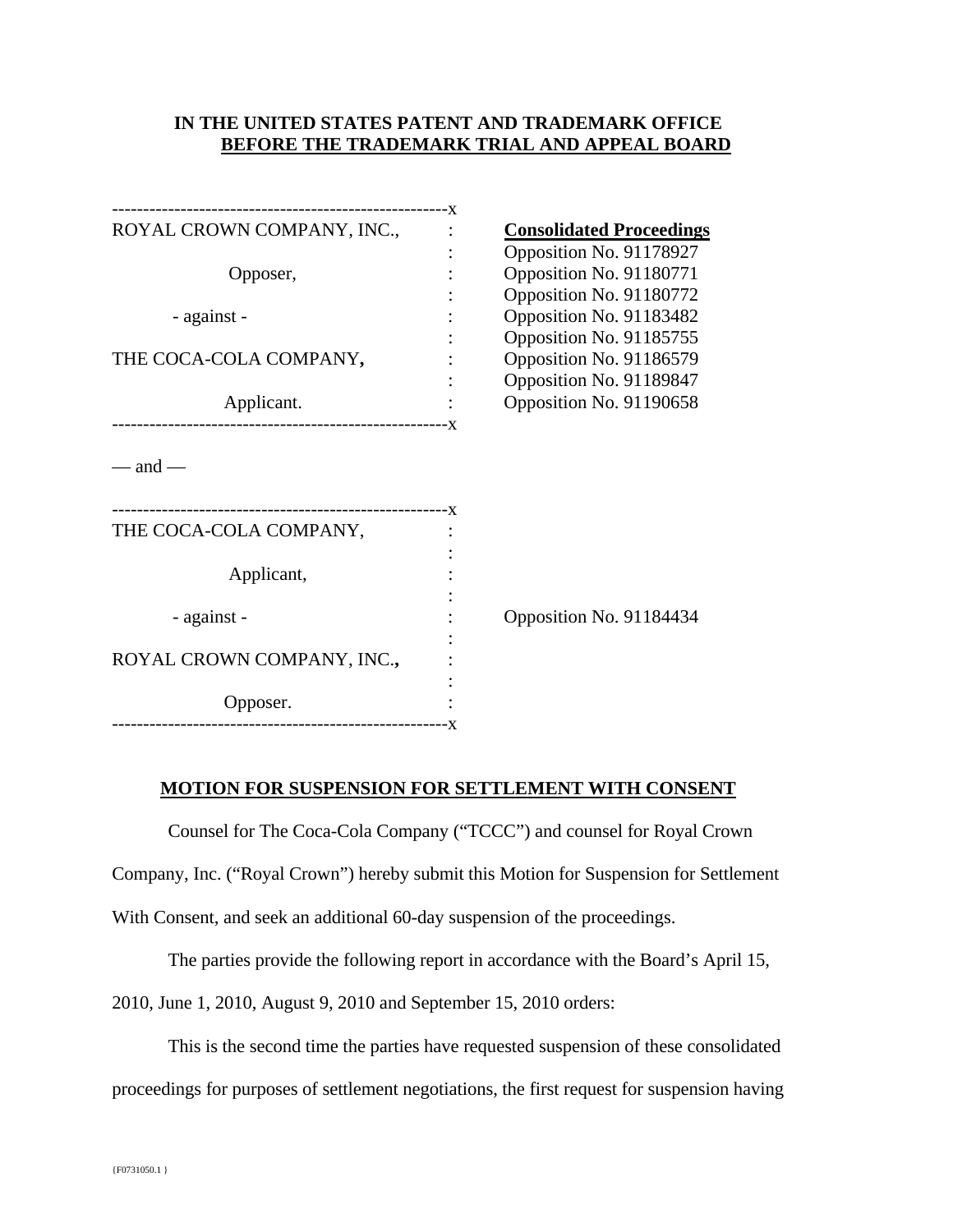been made in October 2010. Prior to October 2010, the parties' requests for extensions of the trial dates were made solely to accommodate certain outstanding discovery matters and to enable the parties to prepare for trial.

During the past three months, the parties have continued to be actively engaged in ongoing substantive negotiations directly through in-house counsel to determine whether an amicable resolution can be achieved that would resolve these proceedings. More particularly, in-house counsel for the parties have had multiple substantive telephone conferences and e-mail exchanges regarding settlement since early September, and have recently continued their discussions through further conversations and lengthy e-mail exchanges that have addressed a number of different possible approaches to settlement. Royal Crown is currently considering TCCC's response, sent to Royal Crown's counsel in mid-December, to a settlement proposal made by Royal Crown, and the parties except to communicate about settlement again in the near future now that the recent holiday season has concluded. Thus, the parties' discussions are substantive, detailed and ongoing.

The parties therefore request a further 60-day suspension of the proceedings. The parties hope that a continuance of the suspension will enable the parties to make a determination of whether settlement is possible or, if the parties determine that settlement is not possible, will enable the parties to complete discovery and final preparation for trial. TCCC has agreed to produce all outstanding documents before the conclusion of the suspension period in the event that the parties conclude that settlement is not possible.

For the reasons stated above, the parties believe that good cause exists for the requested suspension.

2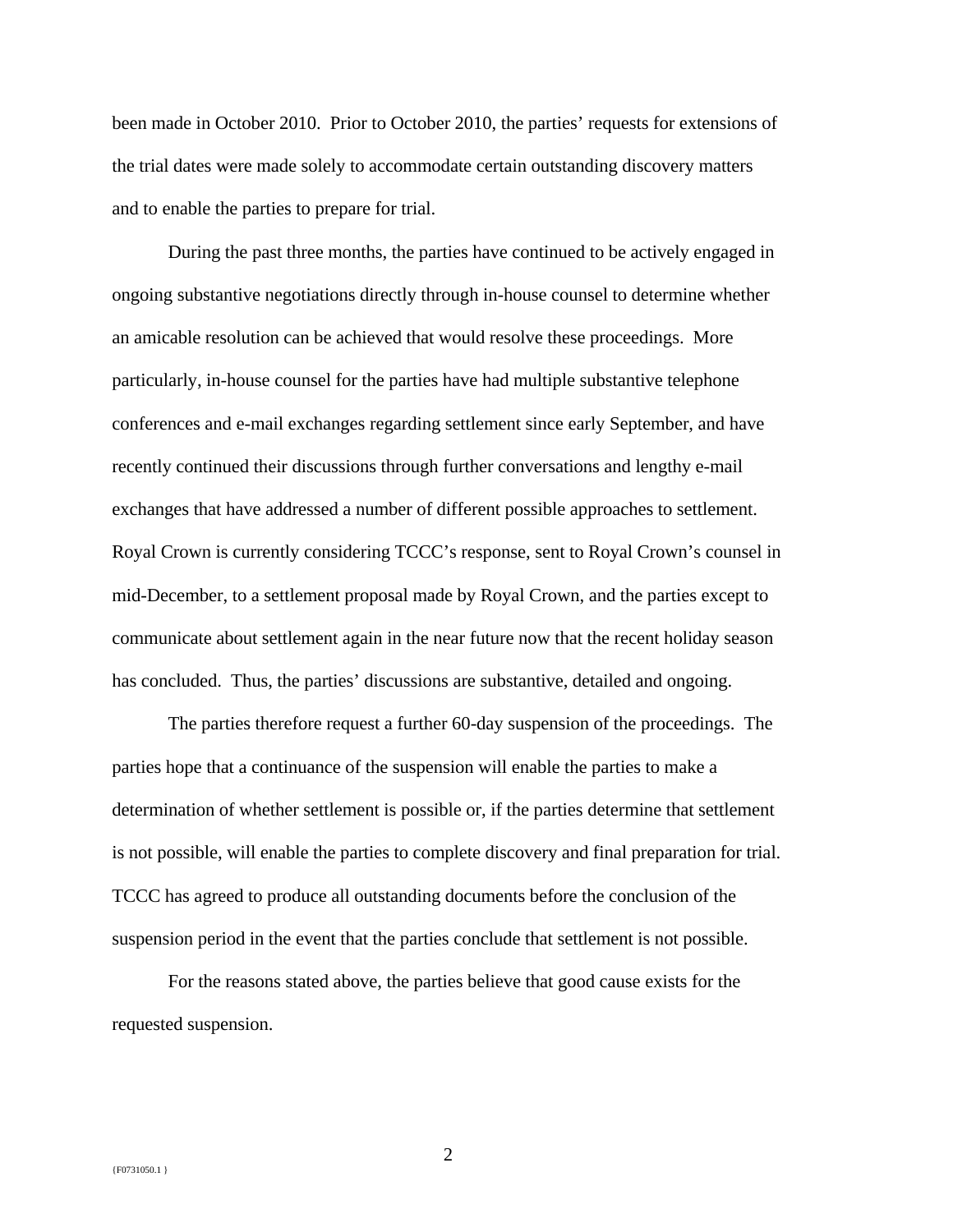Accordingly, the parties stipulate to and respectfully request the Board to approve

and enter the following schedule:

|                                                                                                                                                                                                                                         | Deadline under<br>November 17 Order | New Deadline       |
|-----------------------------------------------------------------------------------------------------------------------------------------------------------------------------------------------------------------------------------------|-------------------------------------|--------------------|
| Suspension ends and proceedings resume                                                                                                                                                                                                  | January 12, 2011                    | March 13, 2011     |
| Plaintiff's pretrial disclosures due in<br>Opposition Nos. 91178927, 91180771,<br>91180772, 91183482, 91185755, 91186579,<br>91189847 and 91190658                                                                                      | January 20, 2011                    | March 21, 2011     |
| Plaintiff's 30-day testimony period closes in<br>Opposition Nos. 91178927, 91180771,<br>91180772, 91183482, 91185755, 91186579,<br>91189847 and 91190658                                                                                | March 6, 2011                       | May 5, 2010        |
| Defendant's pretrial disclosures due in<br>Opposition Nos. 91178927, 91180771,<br>91180772, 91183482, 91185755, 91186579,<br>91189847 and 91190658 and plaintiff's<br>pretrial disclosures due in Opposition No.<br>91184434            | March 21, 2011                      | May 20, 2011       |
| Defendant's testimony period closes in<br>Opposition Nos. 91178927, 91180771,<br>91180772, 91183482, 91185755, 91186579,<br>91189847 and 91190658 and plaintiff's<br>testimony period closes in Opposition No.<br>91184434              | May 5, 2011                         | July 4, 2011       |
| Plaintiff's rebuttal disclosures due in<br>Opposition Nos. 91178927, 91180771,<br>91180772, 91183482, 91185755, 91186579,<br>91189847 and 91190658 and defendant's<br>pretrial disclosures due in Opposition No.<br>91184434            | May 20, 2011                        | July 19, 2011      |
| Defendant's 30-day testimony period closes<br>in Opposition No. 91184434 and Plaintiff's<br>15-day rebuttal period closes in Opposition<br>Nos. 91178927, 91180771, 91180772,<br>91183482, 91185755, 91186579, 91189847<br>and 91190658 | July 4, 2011                        | September 2, 2011  |
| Plaintiff's rebuttal disclosures due in<br>Opposition No. 91184434                                                                                                                                                                      | July 19, 2011                       | September 17, 2011 |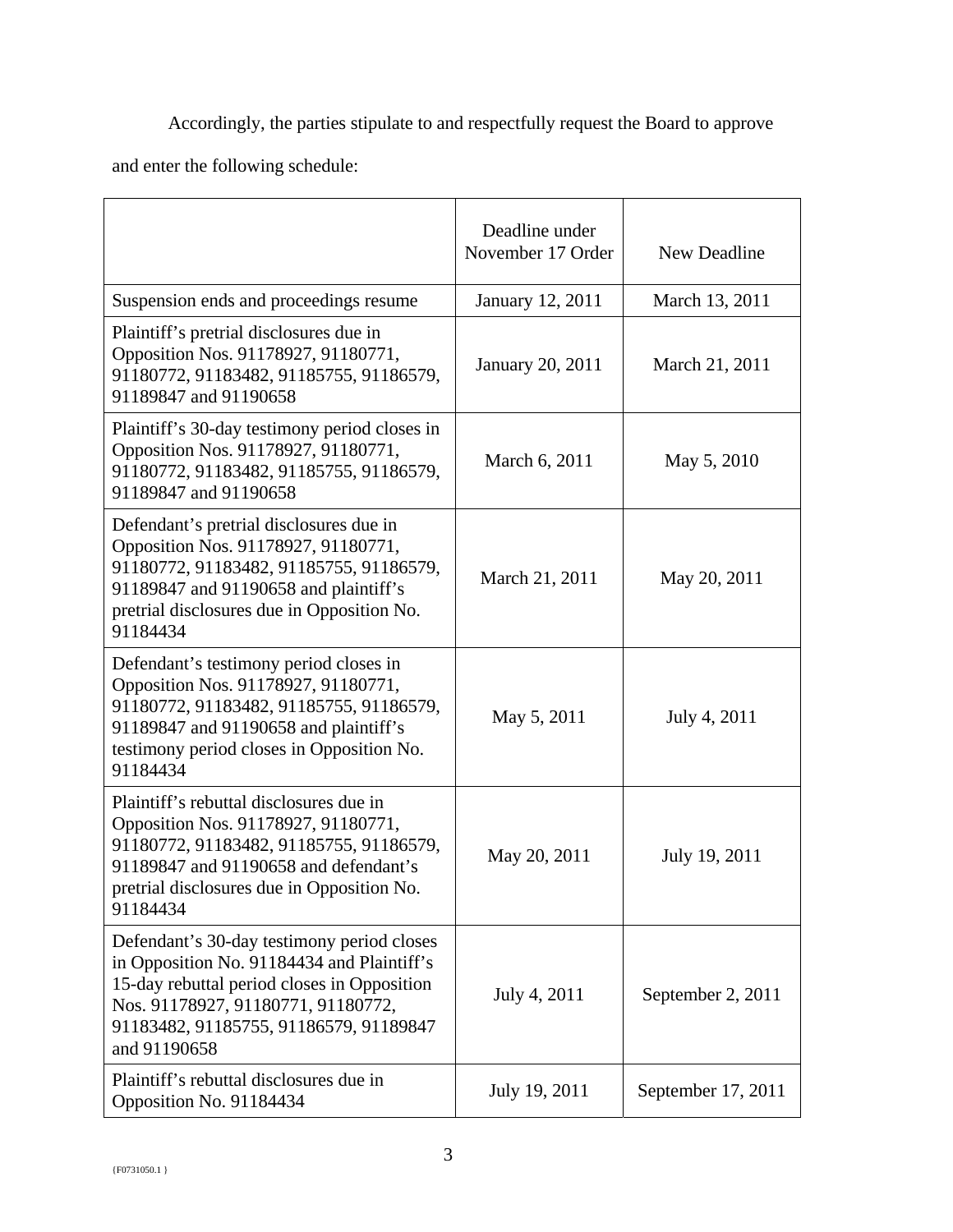|                                                                                                                                                                                                   | Deadline under<br>November 17 Order | New Deadline      |
|---------------------------------------------------------------------------------------------------------------------------------------------------------------------------------------------------|-------------------------------------|-------------------|
| Plaintiff's 15-day rebuttal testimony period<br>closes in Opposition No. 91184434                                                                                                                 | August 18, 2011                     | October 17, 2011  |
| Plaintiff's brief due in Opposition Nos.<br>91178927, 91180771, 91180772, 91183482,<br>91185755, 91186579, 91189847 and<br>91190658                                                               | October 17, 2011                    | December 16, 2011 |
| Defendant's brief due in Opposition Nos.<br>91178927, 91180771, 91180772, 91183482,<br>91185755, 91186579, 91189847 and<br>91190658 and plaintiff's brief due in<br>Opposition No. 91184434       | November 16, 2011                   | January 15, 2012  |
| Plaintiff's reply brief due in Opposition Nos.<br>91178927, 91180771, 91180772, 91183482,<br>91185755, 91186579, 91189847 and<br>91190658 and defendant's brief due in<br>Opposition No. 91184434 | December 16, 2011                   | February 14, 2012 |
| Plaintiff's reply brief due in Opposition No.<br>91184434                                                                                                                                         | December 31, 2011                   | February 29, 2012 |

Respectfully submitted,

Dated: January 4, 2011 FROSS ZELNICK LEHRMAN & ZISSU, P.C.

By: /Laura Popp-Rosenberg/ \_ Barbara A. Solomon Laura Popp-Rosenberg 866 United Nations Plaza New York, New York 10017 Telephone: (212) 813-5900 Email: bsolomon@frosszelnick.com lpopp-rosenberg@frosszelnick.com

*Attorneys for Royal Crown Company, Inc.*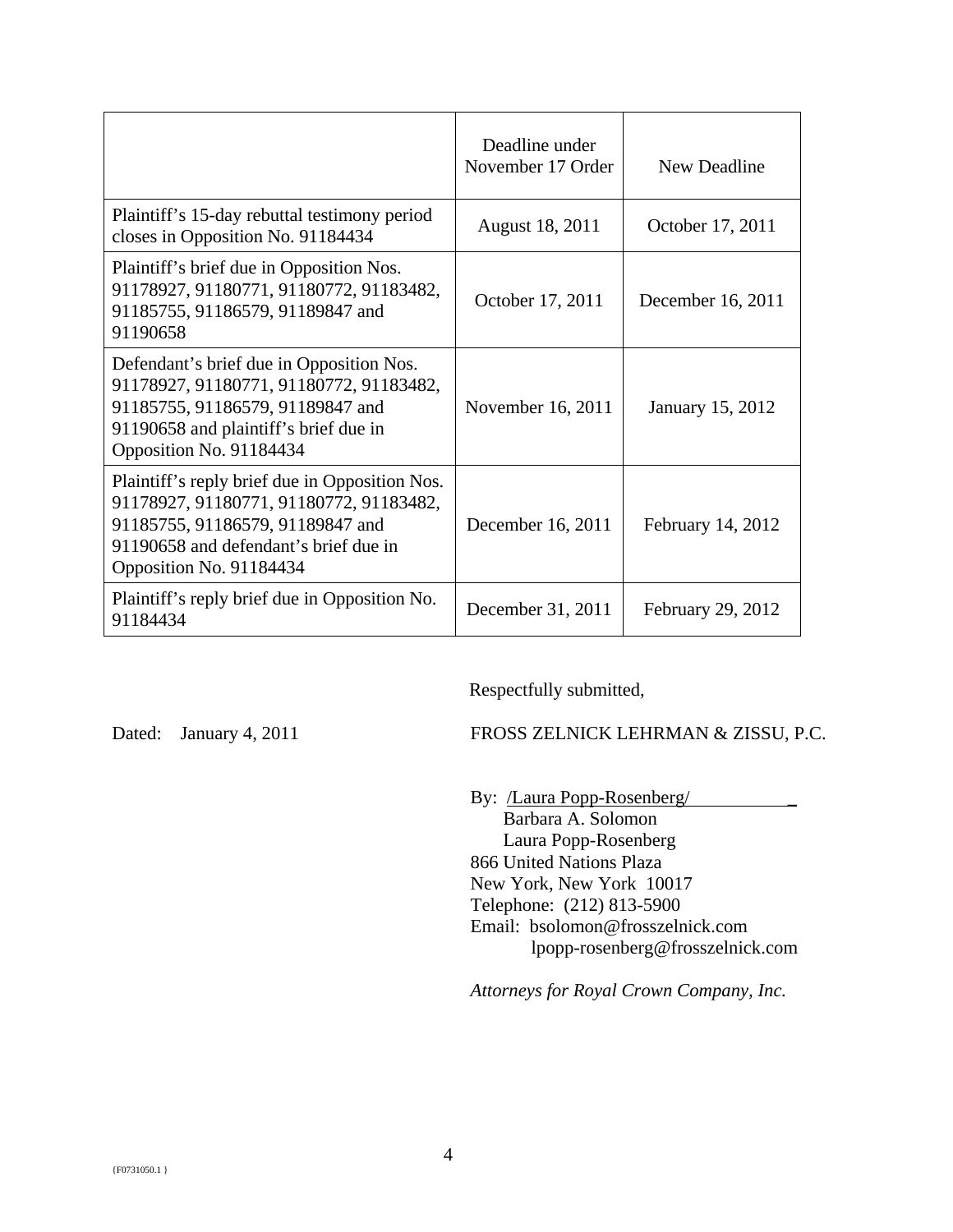By: /Bruce W. Baber/

 Bruce W. Baber Emily B. Brown 1180 Peachtree Street Atlanta, Georgia 30309 Telephone: (404) 572-4600 Email: bbaber@kslaw.com ebrown@kslaw.com

*Attorneys for The Coca-Cola Company*